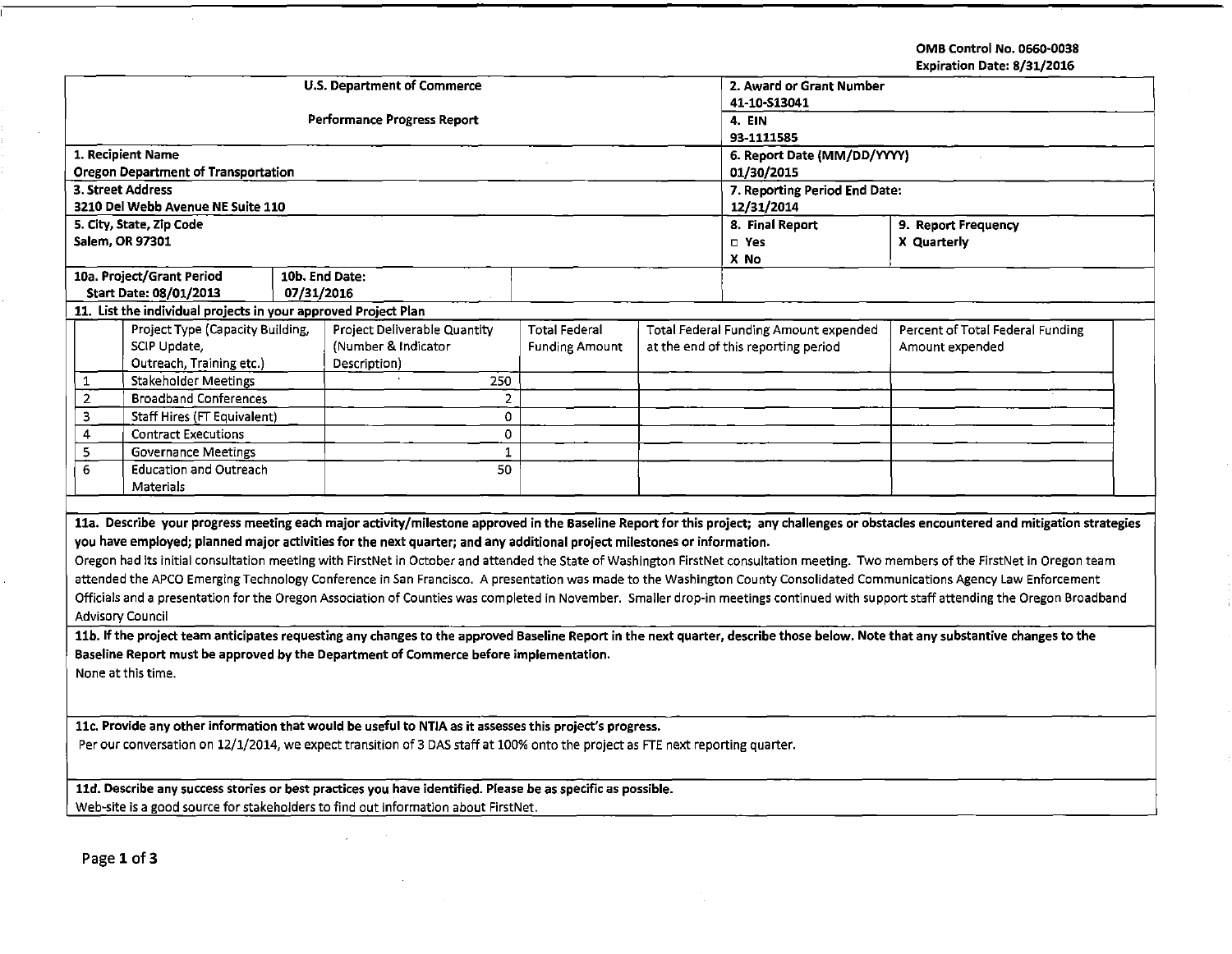#### OMB Control No. 0660-Q038 Expiration Oate: 8/31/2016

Project and % Assigned

I

I

'

15. Certification: I certify to the best of my knowledge and belief that this report is correct and complete for performance of activities for the purpose(s) set forth in the award

# 12. Personnel

12a. If the project is not fully staffed, describe how any lack of staffing may impact the project's time line and when the project will be fully staffed.

This action is delayed due to governance transition between the two state agencies (DAS and ODOT).Staff integration is planned for the next reporting period.

## 12b. Staffing Table State is working on the development of the project team

| Job Title                              | FTE % | <b>Project(s) Assigned</b>        | $-$<br>Change          |
|----------------------------------------|-------|-----------------------------------|------------------------|
| Statewide Interoperability Coordinator | 60%   | SLIGP project coordination (SPOC) | FTE functioning at 60% |
| Performance Manager                    | 20%   | Consultant coordination           | FTE functioning at 20% |
| Program Budget Manager                 | 5%    | Grant/finance management          | FTE functioning at 5%  |

2014 2015 (incl. \$248,575 in

contingencies)

| 13. Subcontracts (Vendors and/or Subrecipients)<br>13a. Subcontracts Table – include all subcontractors. The totals from this table must equal the "Subcontracts Total" in Question 14f. |  |  |  |  |  |  |      |                     |
|------------------------------------------------------------------------------------------------------------------------------------------------------------------------------------------|--|--|--|--|--|--|------|---------------------|
|                                                                                                                                                                                          |  |  |  |  |  |  | Name | Subcontract Purpose |

SAIC | Outreach | Vendor | No | Yes | 02/27/ | 02/28 | \$1,188,778 | \$0 | N/A

#### 13b. Describe any challenges encountered with vendors and/or subrecipients.

Work Order Contract is being developed for FY 2015.

## 14. Budget Worksheet

Columns 2, 3 and 4 must match your current project budget for the entire award, which is the SF-424A on file.

Only list matching funds that the Department of Commerce has already approved.

# The Personnel Fringe Benefits percentage has been revised to 32% to more accurately reflect the actual expenditures.

| Project Budget Element (1)   | Federal Funds | Approved Matching | <b>Total Budget</b> | Federal Funds | Approved Matching Funds | Total Funds Expended (7) |
|------------------------------|---------------|-------------------|---------------------|---------------|-------------------------|--------------------------|
|                              | Awarded (2)   | Funds (3)         | $\left( 4 \right)$  | Expended (5)  | Expended (6)            |                          |
| a. Personnel Salaries        | \$620,964     | \$344,581         | \$965,545           | \$89,354      | \$98,131                | \$187.485                |
| b. Personnel Fringe Benefits | \$167,339     | S90,190           | \$257,529           | \$42,174      | \$46,263                | S88,437                  |
| c. Travel                    | \$167,400     | \$30,841          | \$198,241           | \$25,281      | \$4,219                 | \$29,500                 |
| d. Equipment                 |               | \$0               |                     |               |                         |                          |
| e. Materials/Supplies        | \$5,400       | \$0               | \$5,400             | \$1,875       |                         | \$1,875                  |
| f. Subcontracts Total        | \$1,187,345   | \$0               | \$1,187,345         | \$272,475     | \$19,963                | \$292,438                |
| g. Other                     | S0.           | \$71,500          | \$71,500            | \$1,158       | \$7,531                 | \$8,689                  |
| h. Total Costs               | \$2,148,448   | \$537,112         | \$2,685,560         | \$432,317     | \$176,107               | \$608,424                |
| i. % of Total                | 80%           | 20%               | 100%                | 71%           | 29%                     | 100%                     |